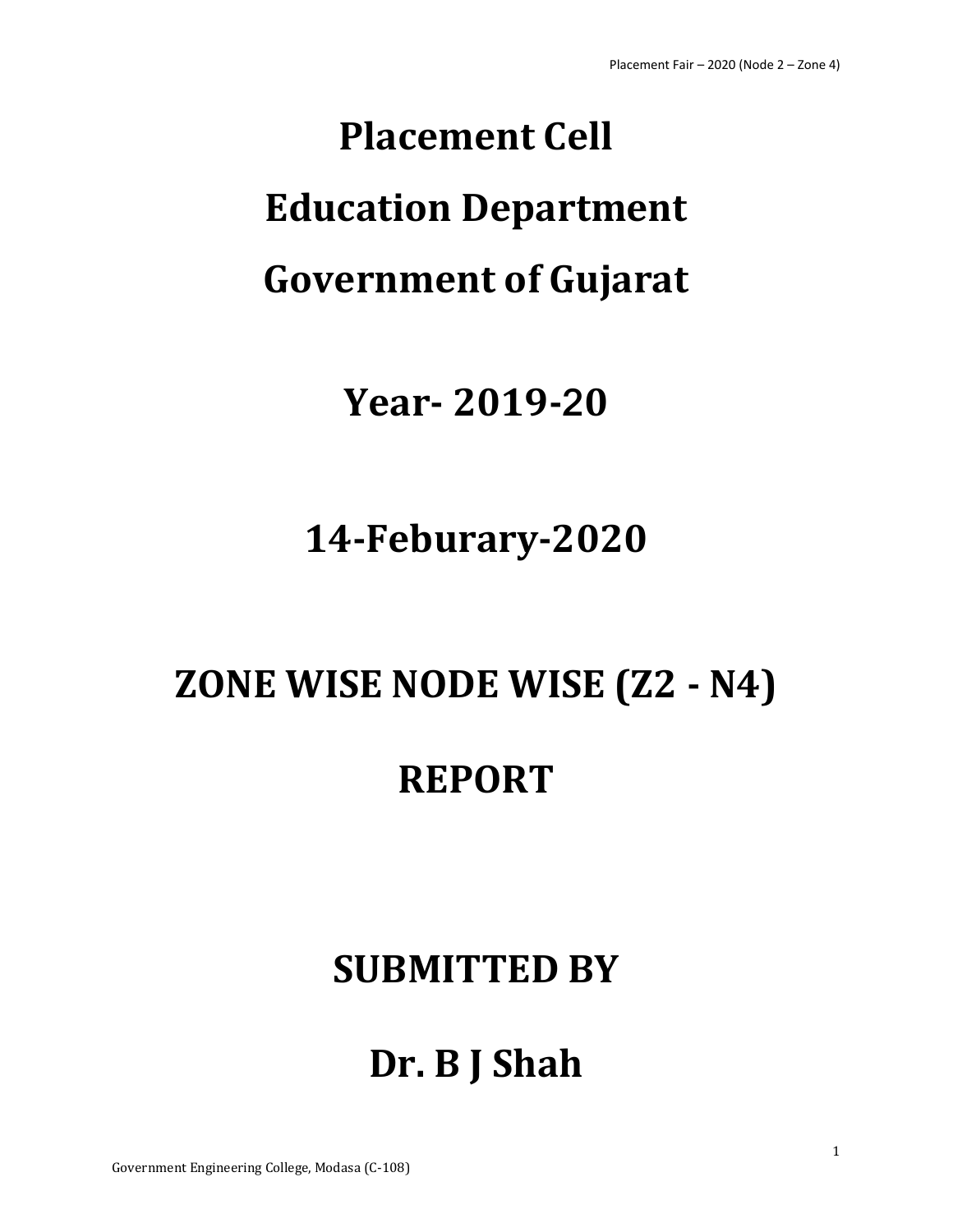Government of Gujarat has planned approximately 30 placement camps across entire state. The placement camp of Aravalli district was scheduled on 14-February 2020 at Government Engineering College, Modasa. The basic details about this placement fair is depicted here:

| Sr.            | <b>Particular</b>                                                      |  |  |
|----------------|------------------------------------------------------------------------|--|--|
| $\mathbf{1}$   | <b>Placement Camp Venue:</b>                                           |  |  |
|                | Government Engineering College, Modasa                                 |  |  |
| $\overline{2}$ | <b>Placement Camp Date &amp; Inauguration Function Time</b>            |  |  |
|                | Date: 14/02/2020                                                       |  |  |
|                | Inauguration Time: 9:30AM to 11:00 AM                                  |  |  |
| 3              | <b>VVIP Guest/Minister Names, Who Attended Inauguration Function</b>   |  |  |
|                | Following VVIP guests have been present in the inaugural function.     |  |  |
|                | 1.  શ્રી સરદારસિઠ બારિઆ, માનનીય અધ્યક્ષ શ્રી સરદાર પટેલ સઠ્ભાગી જળસંચય |  |  |
|                | ચોજના, ગુજરાત પ્રદેશ,                                                  |  |  |
|                | 2. શ્રી જશુભાઈ પટેલ, ધારાસભ્ય – બાચડ                                   |  |  |
|                | 3.  શ્રી અનિલભાઈ જોશીઆરા, ધારાસભ્ય – ભિલોડા                            |  |  |
|                | 4. શ્રી અમૃતેશ ઔરંગાબાદકર, કલેકટર & જીલ્લા મેજીસ્ટ્રેટ, અરવલ્લી        |  |  |
| 4              | <b>Good Photos of Inauguration Function:</b>                           |  |  |
|                |                                                                        |  |  |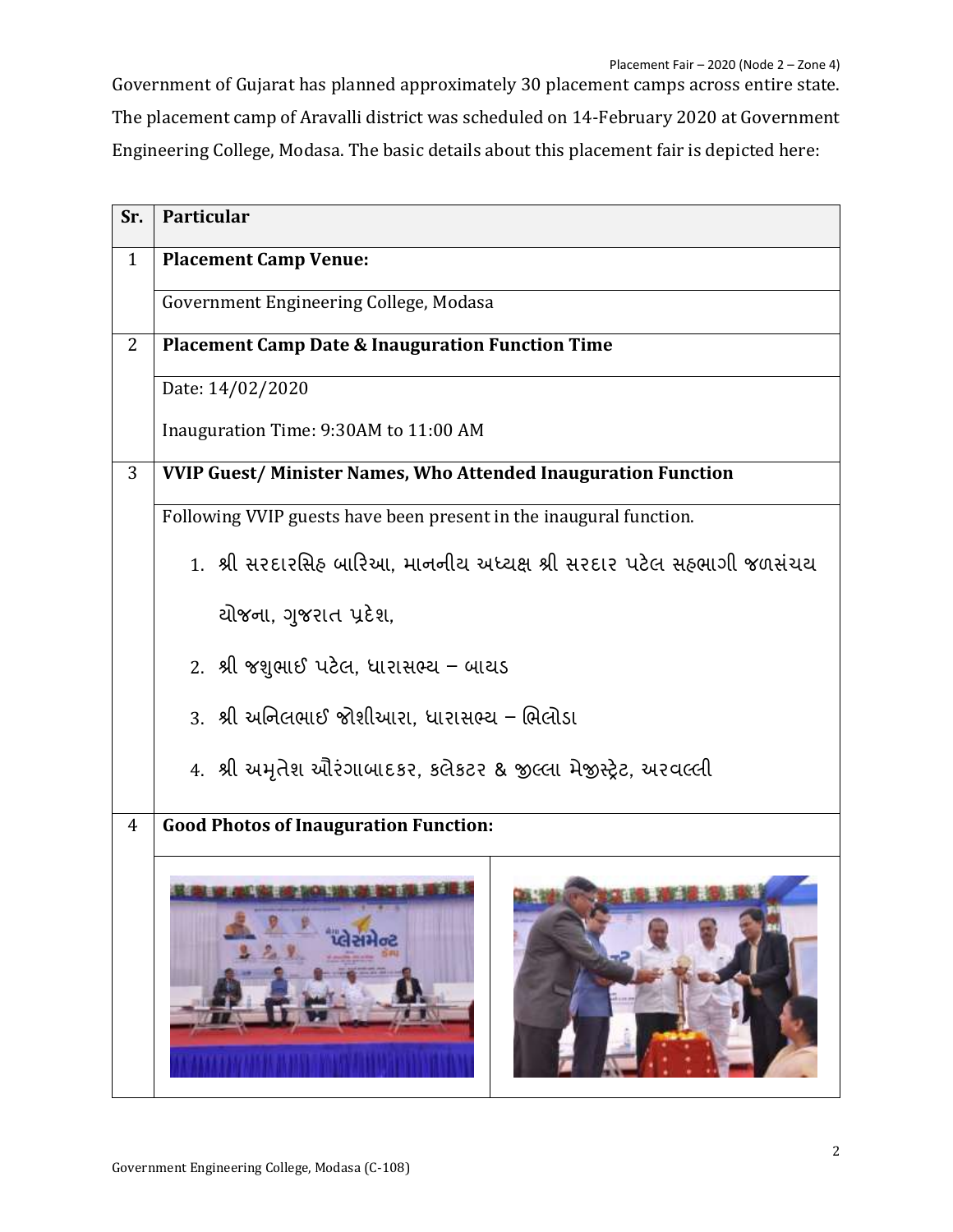Placement Fair – 2020 (Node 2 – Zone 4)

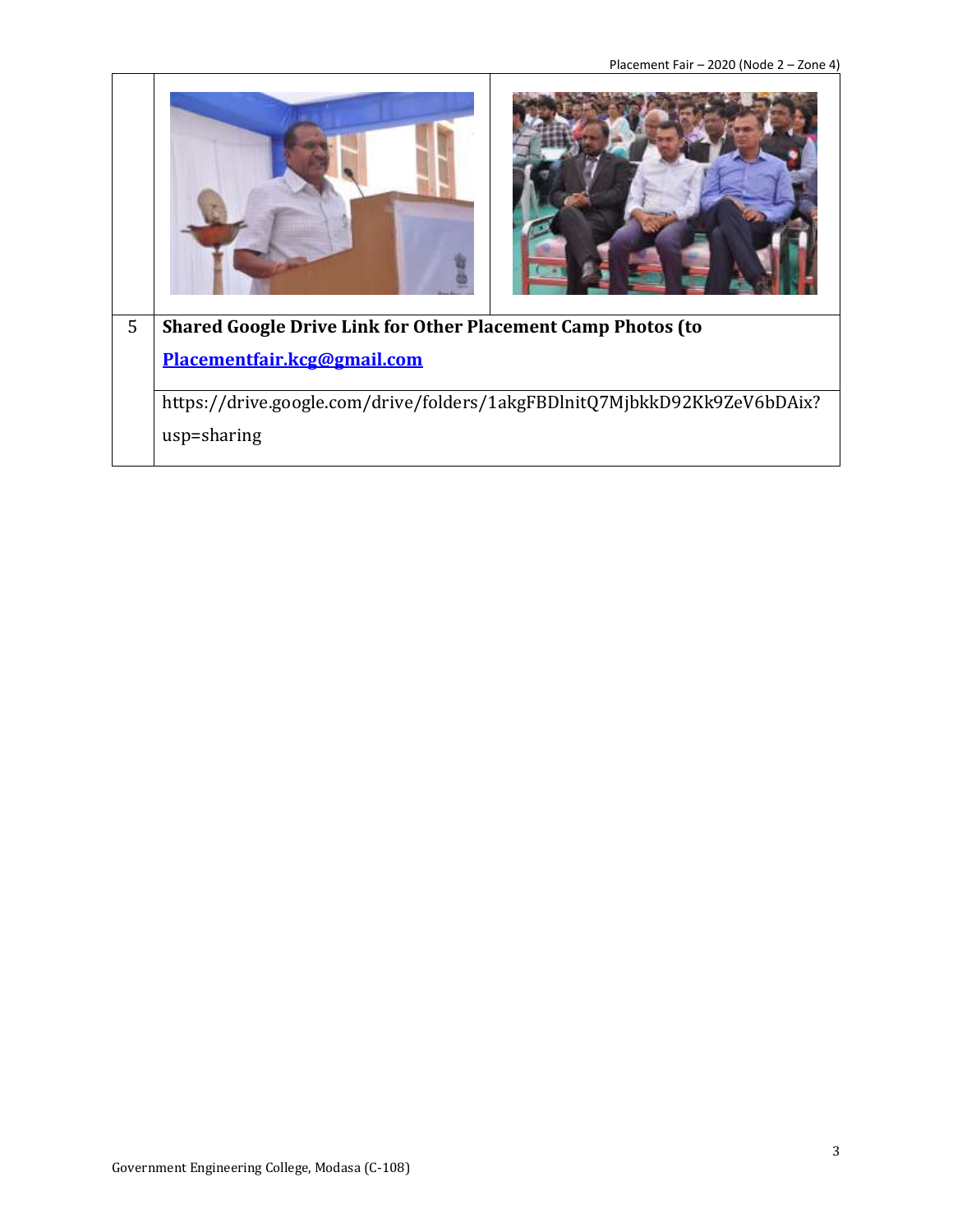### **Summary Report- ZONE 2 – NODE 4**

State Government has started the process of campus placement from the last year, i.e. 2018- 19, in which all government and grant-in aid institutions of higher education and technical education were participated and students of final years were selected for jobs.

This year also, State Government has decided to arrange the placement camps in almost all districts. The placement activities will be carried out at 30 different nodes in six different zones across of the State. More than 3000 companies will be interviewed students from the 500+ institutions and 11+ universities in these camps.

Aravalli district falls in zone 2 and node 4 is assigned in zone-2, as shown in Table - I. The placement camp of all government and grant-in aid institutions of higher education and technical education of Aravalli district was conducted on 14/02/2020 at the campus of Government Engineering College, Modasa.

| $\mathbf{Zone} \cdot \mathbf{1}$ | Zone $-2$       | Zone - $3$    | Zone - $4$ | $\mathbf{Zone} \cdot \mathbf{5}$ | Zone $-6$ |
|----------------------------------|-----------------|---------------|------------|----------------------------------|-----------|
|                                  |                 |               |            |                                  |           |
| Ahmedabad                        | Patan           | Vadodara      | Surat      | Rajkot                           | Kutch     |
| Gandhinagar                      | Banaskantha     | Anand         | Navsari    | Bhavnagar                        |           |
|                                  | Mehsana         | Chhota Udepur | Tapi       | <b>Botad</b>                     |           |
|                                  | Sabarkantha     | Dahod         | Valsad     | Amreli                           |           |
|                                  | <b>Aravalli</b> | Panchmahal    | Dang       | Jamnagar                         |           |
|                                  |                 | Kheda         | Bharuch    | Devbhoomi                        |           |
|                                  |                 | Mahisagar     | Narmada    | Dwarka                           |           |
|                                  |                 |               |            | Junagadh                         |           |
|                                  |                 |               |            | Gir Somnath                      |           |
|                                  |                 |               |            | Morbi                            |           |
|                                  |                 |               |            | Porbandar                        |           |
|                                  |                 |               |            | Surendranagar                    |           |

#### *TABLE - I: Zone wise district distribution*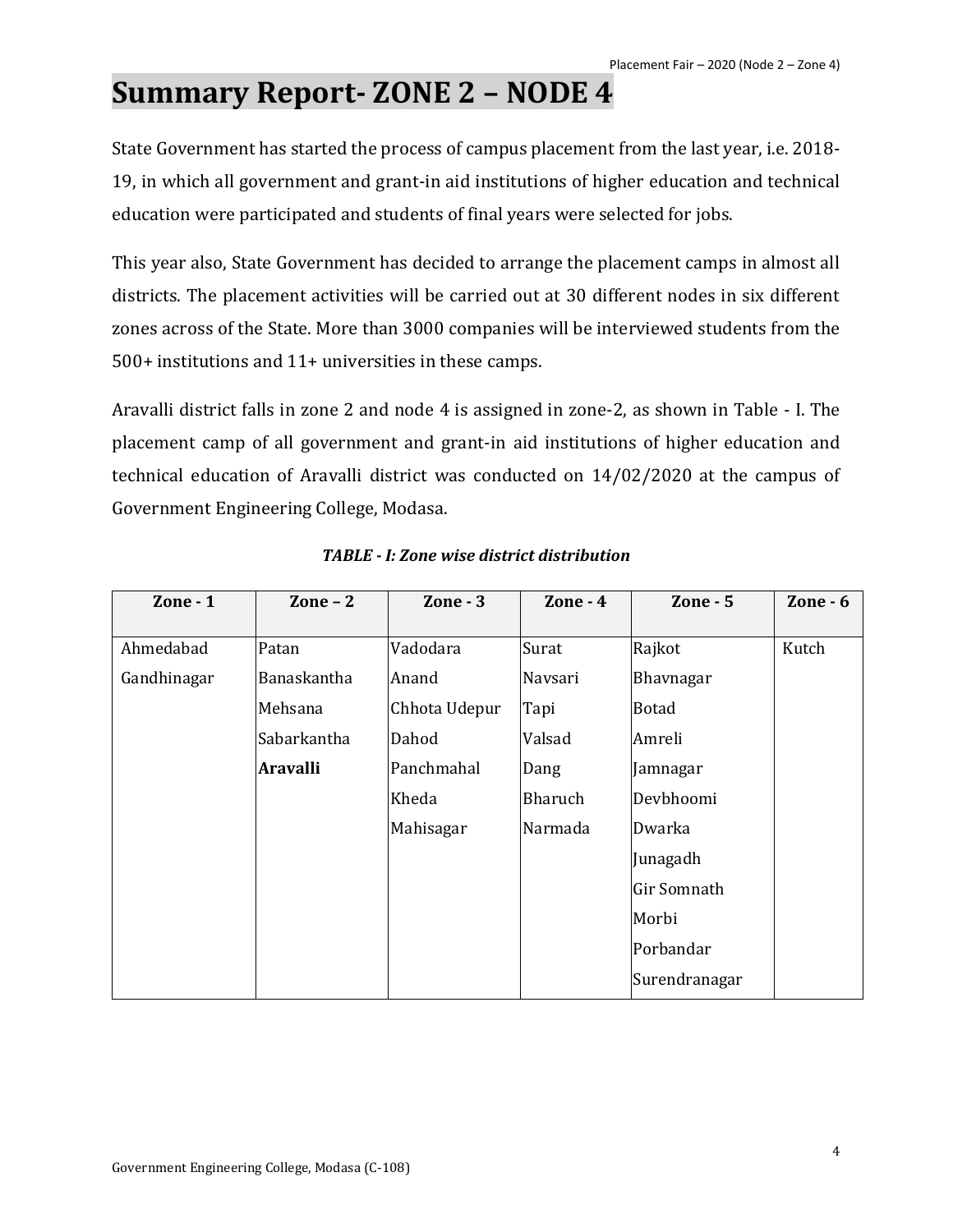#### **A. INDUSTRY STATESTICS:**

12 institutes have participated in the placement camp – 2020 in Aravalli district. Faculty members have visited various companies and agencies like DIC, Employment department, HR companies, Consultancies. Good number of vacancies have been generated after rigorous efforts of faculty members. The

44 industries have visited the placement camp on 14/02/2020 at Government Engineering College, Modasa. The institute wise industry count is shown in the Table II.

| Sr. | <b>Institute Name</b>                         | <b>AISHE</b><br>Code | <b>No. of industries</b><br>present on behalf<br>of institute |
|-----|-----------------------------------------------|----------------------|---------------------------------------------------------------|
| 1.  | Government Engineering College, Modasa        | $C-108$              | 17                                                            |
| 2.  | Government Arts College, Bayad                | $C-45121$            | 4                                                             |
| 3.  | Adivasi Arts & Commerce College, Bhiloda      | $C-6627$             | $\mathbf{1}$                                                  |
| 4.  | Sir P.T. Science College, Modasa              | $C-6635$             | 3                                                             |
| 5.  | Shri H S Shah College Of Commerce, Modasa     | $C - 6644$           | 4                                                             |
| 6.  | Government B.Ed College, Meghraj              | $C - 6695$           | $\boldsymbol{0}$                                              |
| 7.  | Arts College Shamlaji, Shamlaji               | $C - 6706$           | $\overline{2}$                                                |
| 8.  | Shri S.K Shah & Shri Krishna O M Arts College | $C-6708$             | $\overline{2}$                                                |
| 9.  | Arts & Commerce College, Dhansura             | $C-6778$             | 5                                                             |
| 10. | Shree N S Patel Law College, Modasa           | $C - 6780$           | $\mathbf 1$                                                   |
| 11. | B D Shah College Of Education, Modasa         | C-6888               | $\boldsymbol{0}$                                              |
| 12. | Government Arts And Commerce College, Meghraj | $C - 6890$           | 5                                                             |

*TABLE – II: Institute wise present industry summary*

Industry have selected students based on different criteria like written test, aptitude test, communication skill check, technical knowledge, marketing skill etc. The summary of interviewed and selected students per industry is depicted in Table – III.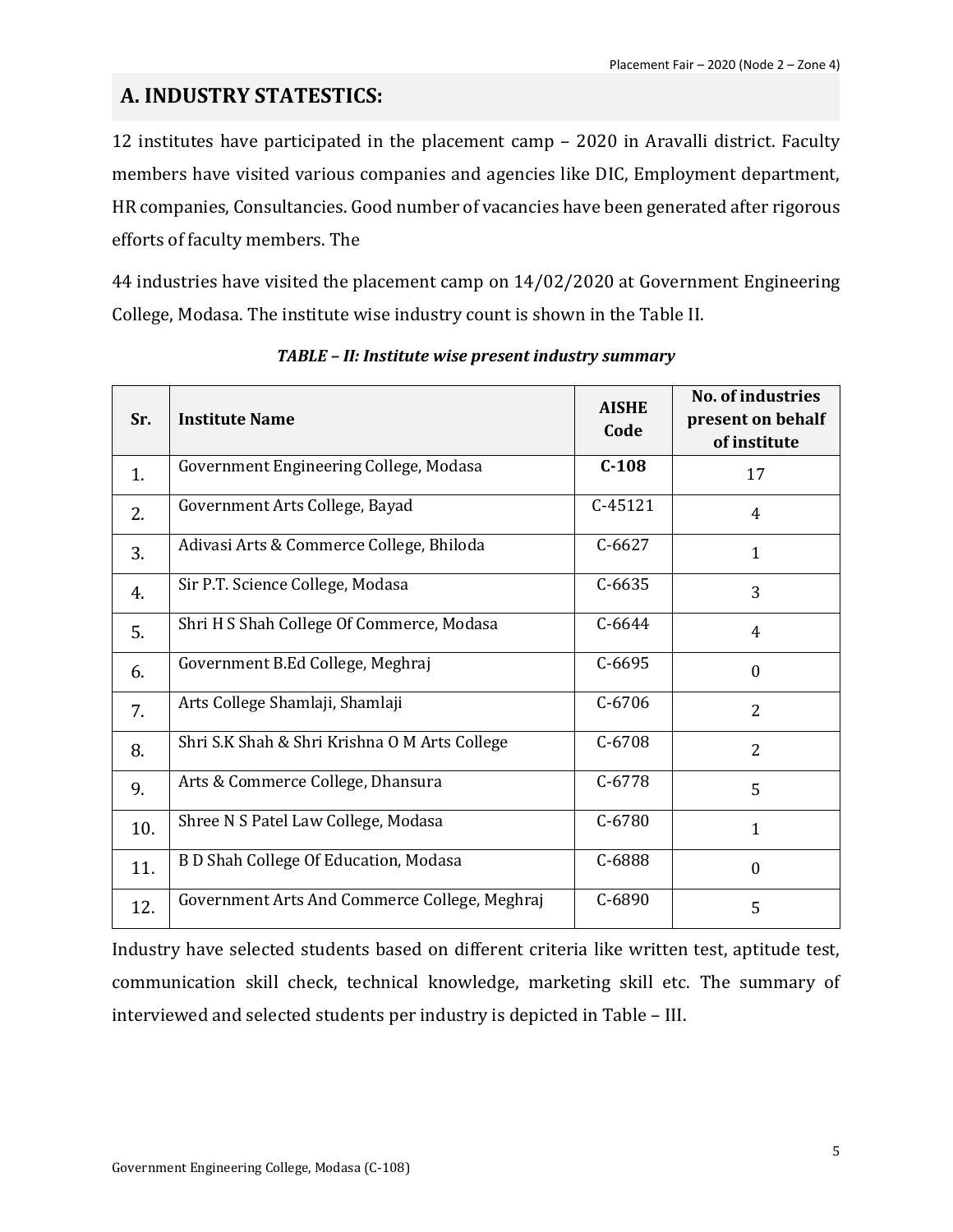| Sr.            | Industry    | <b>Industry Name</b>                          | <b>Interviewed</b> | <b>Selected</b> |
|----------------|-------------|-----------------------------------------------|--------------------|-----------------|
|                | Code        |                                               | <b>Students</b>    | <b>Students</b> |
| $\mathbf{1}$   | Z2-N4-I5152 | SBI Life Insurance Co.Ltd                     | 47                 | 47              |
| $\overline{2}$ | Z2-N4-I4151 | <b>Fincare Bank</b>                           | 64                 | 41              |
| 3              | Z2-N4-I2824 | Rural Shores Business Service Private Limited | 63                 | 40              |
| $\overline{4}$ | Z2-N4-I5006 | Pratibha Engineering Services                 | 45                 | 19              |
| 5              | Z2-N4-I5003 | Crest Coder                                   | 53                 | 18              |
| 6              | Z1-N1-I5164 | <b>Eurosolar Energy Industries</b>            | 57                 | 16              |
| $\overline{7}$ | Z2-N2-I3555 | <b>ICICI Bank</b>                             | 58                 | 13              |
| 8              | Z2-N3-I5181 | Krios Fincorp Pvt Ltd.                        | 38                 | 13              |
| 9              | Z2-N4-I5114 | Royal Enfield                                 | 24                 | 12              |
| 10             | Z1-N1-I5157 | Virtual Height It Services Pvt.Ltd            | 47                 | 11              |
| 11             | Z2-N4-I2798 | N B Construction                              | 33                 | 11              |
| 12             | Z2-N4-I5116 | Dhvarkesh Honda Modasa                        | 23                 | 11              |
| 13             | Z2-N3-I5111 | Arcedges                                      | 57                 | 10              |
| 14             | Z1-N1-I5112 | Kalp Construction                             | 48                 | 9               |
| 15             | Z2-N4-I3744 | Deep Infotech                                 | 46                 | 9               |
| 16             | Z2-N4-I5154 | Bajaj Allianz Life                            | 34                 | $\, 8$          |
| 17             | Z2-N4-I3836 | <b>AIMS Hospital</b>                          | 83                 | 7               |
| 18             | Z1-N1-I5173 | Tridhya Tech Pvt.Ltd                          | 83                 | $\overline{7}$  |
| 19             | Z2-N4-I3754 | Shivshakti Agro                               | 55                 | 6               |
| 20             | Z1-N1-I5117 | Shaligram Infotech                            | 78                 | 5               |
| 21             | Z2-N4-I222  | Reliable First Adcon Pvt.Ltd                  | 56                 | 5               |
| 22             | Z2-N4-I179  | Gurukul Management Ltd.                       | 43                 | 5               |
| 23             | Z2-N4-I4051 | Mankamana House Of Interier                   | 51                 | $\overline{4}$  |
| 24             | Z2-N4-I5169 | Shree Hari Infotech                           | 11                 | 3               |

*TABLE – III: Industry wise interviewed and selected students*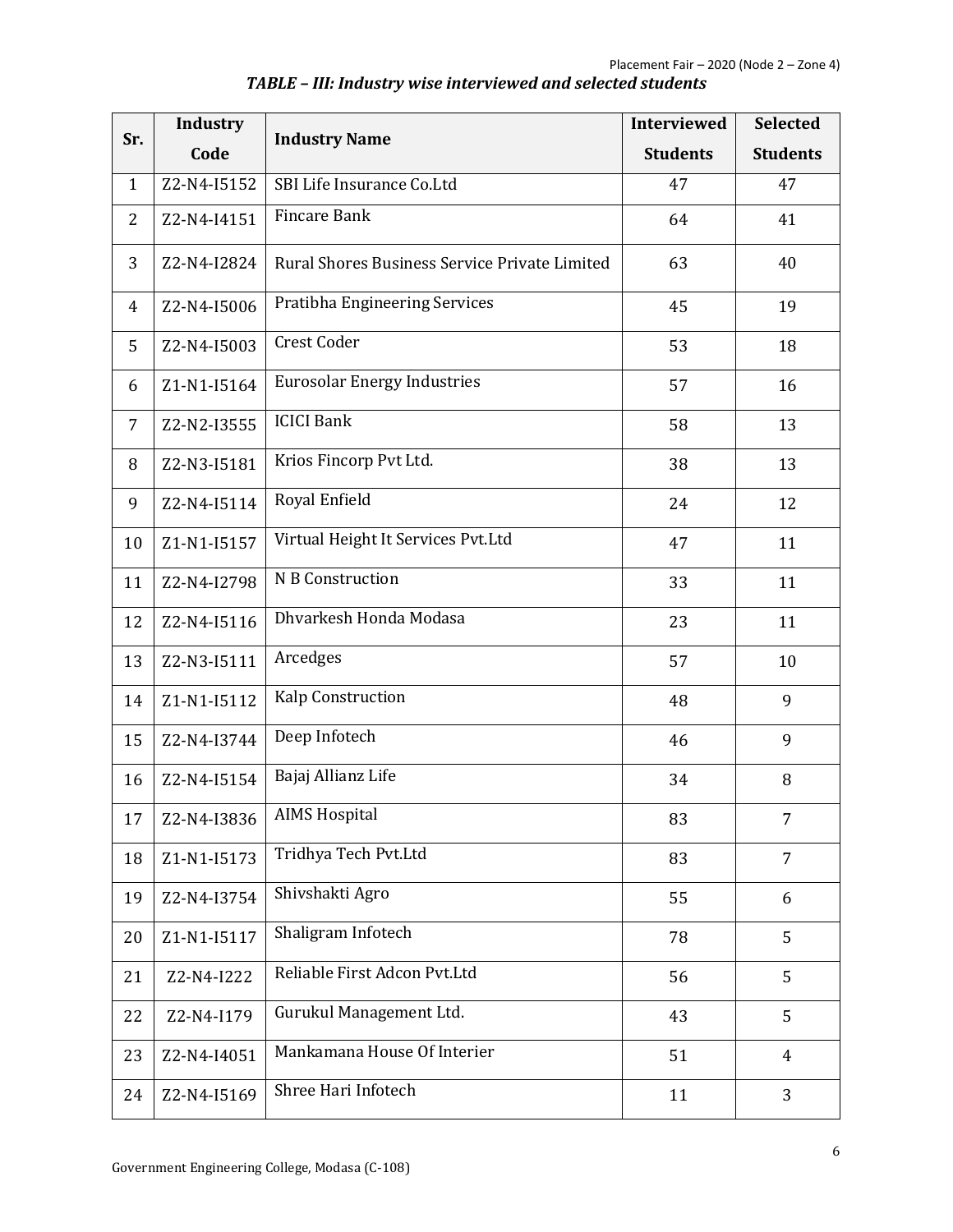| Industry<br>Sr. |             | <b>Industry Name</b>                          | <b>Interviewed</b> | <b>Selected</b>  |
|-----------------|-------------|-----------------------------------------------|--------------------|------------------|
|                 | Code        |                                               | <b>Students</b>    | <b>Students</b>  |
| 25              | Z2-N4-I3826 | <b>Sunrise Computer Education</b>             | 6                  | 3                |
| 26              | Z2-N4-I3833 | <b>IDEN</b> International School              | 3                  | 3                |
| 27              | Z2-N4-I3820 | Subharambh Career Academy                     | 20                 | $\overline{2}$   |
| 28              | Z2-N4-I497  | J&V Human Resourses Services Pvt.Ltd.         | 111                | $\boldsymbol{0}$ |
| 29              | Z2-N4-I3844 | <b>IKMATE HR India Pvt Ltd Ahmedabad</b>      | 91                 | $\boldsymbol{0}$ |
| 30              | Z2-N4-I2800 | Translink Infrastructure Consultant (Pvt) Ltd | 63                 | $\boldsymbol{0}$ |
| 31              | Z2-N4-I3837 | LIC of India                                  | 54                 | $\boldsymbol{0}$ |
| 32              | Z2-N4-I177  | Welspun Pvt.Ltd.                              | 42                 | $\boldsymbol{0}$ |
| 33              | Z2-N4-I4143 | The New Indian Assurenace Co.Ltd              | 22                 | $\boldsymbol{0}$ |
| 34              | Z2-N4-I2794 | Vtech Makkers Private Limited                 | 21                 | $\boldsymbol{0}$ |
| 35              | Z2-N4-I1421 | The New Indian Assurenace Co.Ltd              | 20                 | $\boldsymbol{0}$ |
| 36              | Z2-N4-I1422 | Shreeji Pin Industries                        | 12                 | $\mathbf{0}$     |
| 37              | Z2-N4-I4050 | Shital Bewriges Nr.Lic Office                 | 11                 | $\boldsymbol{0}$ |
| 38              | Z2-N4-I4076 | <b>Red Cross Society</b>                      | 9                  | $\boldsymbol{0}$ |
| 39              | Z2-N4-I4077 | <b>Nupur Dresses</b>                          | 6                  | $\boldsymbol{0}$ |
| 40              | Z2-N4-I1433 | <b>Repliast Industries</b>                    | 4                  | $\boldsymbol{0}$ |
| 41              | Z2-N4-I5230 | M A Ekroliya(Advocate)                        | $\overline{4}$     | $\mathbf{0}$     |
| 42              | Z2-N4-I3746 | J P Veternity Medical                         | 3                  | $\mathbf{0}$     |
| 43              | Z2-N4-I1437 | Pal Industries                                | $\overline{2}$     | $\boldsymbol{0}$ |
| 44              | Z1-N2-I944  | Virtual Height It Services Pvt. Ltd.          | $\mathbf{1}$       | $\boldsymbol{0}$ |
|                 |             | <b>TOTAL</b>                                  | 1702               | 338              |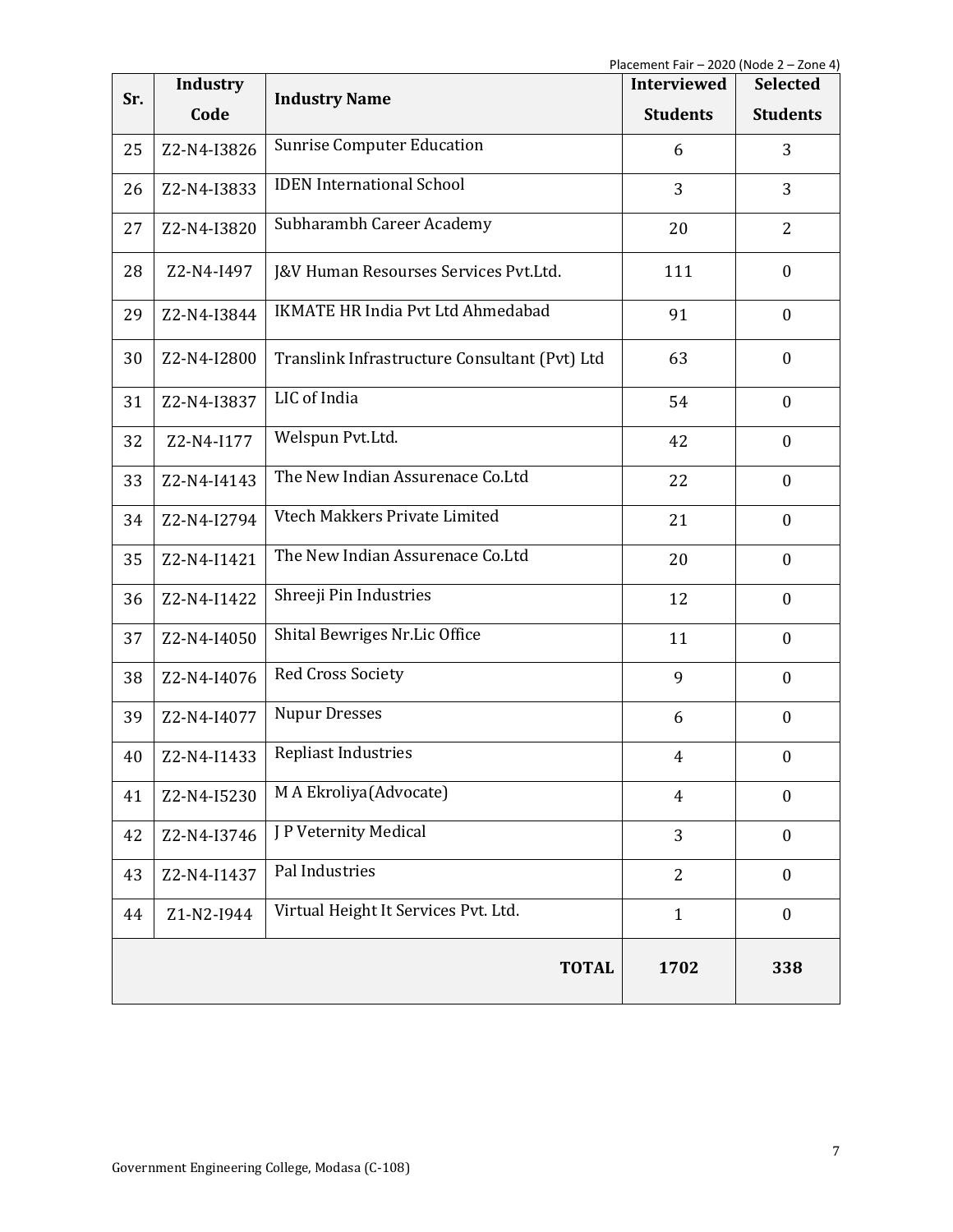#### **B. INSTITUTE WISE STUDENTS STATESTICS**

By 12 colleges, more than 3300 students have been registered on the portal. Out of which 952 students have been present in the placement camp. Few on spot registrations are also done to allow the students turning up the last moment. Institute wise detail summary of registered, present, interviewed and selected students is shown in Table - IV.

| Sr.            | <b>Institute Name</b>                                   | <b>Registered</b> | Present         | <b>Interviewed</b> | <b>Selected</b>  |
|----------------|---------------------------------------------------------|-------------------|-----------------|--------------------|------------------|
|                |                                                         | <b>Students</b>   | <b>Students</b> | <b>Students</b>    | <b>Students</b>  |
| $\mathbf{1}$   | Government Engg. College, Modasa                        | 750               | 423(37)         | 686                | 139              |
| $\overline{2}$ | Government Arts College, Bayad                          | 314               | 39(0)           | 135                | 33               |
| 3              | Adivasi Arts & Commerce College,<br>Bhiloda             | 58                | 21(1)           | 24                 | 24               |
| $\overline{4}$ | Sir P.T. Science College, Modasa                        | 184               | 101(0)          | 67                 | 8                |
| 5              | Shri H S Shah College Of Commerce,<br>Modasa            | 379               | 159(2)          | 215                | 40               |
| 6              | Government B.Ed College, Meghraj                        | 44                | 40(0)           | 75                 | 6                |
| $\overline{7}$ | Arts College Shamlaji, Shamlaji                         | 558               | 42(0)           | 81                 | 5                |
| 8              | Shri S.K Shah & Shri Krishna O M Arts<br>College        | 404               | 16(10)          | 58                 | 19               |
| 9              | Arts & Commerce College, Dhansura                       | 47                | 25(2)           | 51                 | 13               |
| 10             | Shree N S Patel Law College, Modasa                     | $\overline{4}$    | 4(4)            | $\overline{4}$     | $\boldsymbol{0}$ |
| 11             | <b>B D Shah College Of Education,</b><br>Modasa         | 49                | 10(0)           | 9                  | $\boldsymbol{0}$ |
| 12             | <b>Government Arts And Commerce</b><br>College, Meghraj | 522               | 72(1)           | 297                | 51               |
| <b>TOTAL</b>   |                                                         | 3313              | 952             | 1702               | 338              |

#### *TABLE – IV: Institute wise registered, present, interviewed and selected students*

*\* The number in parenthesis in present student's column indicates the number of sport registration*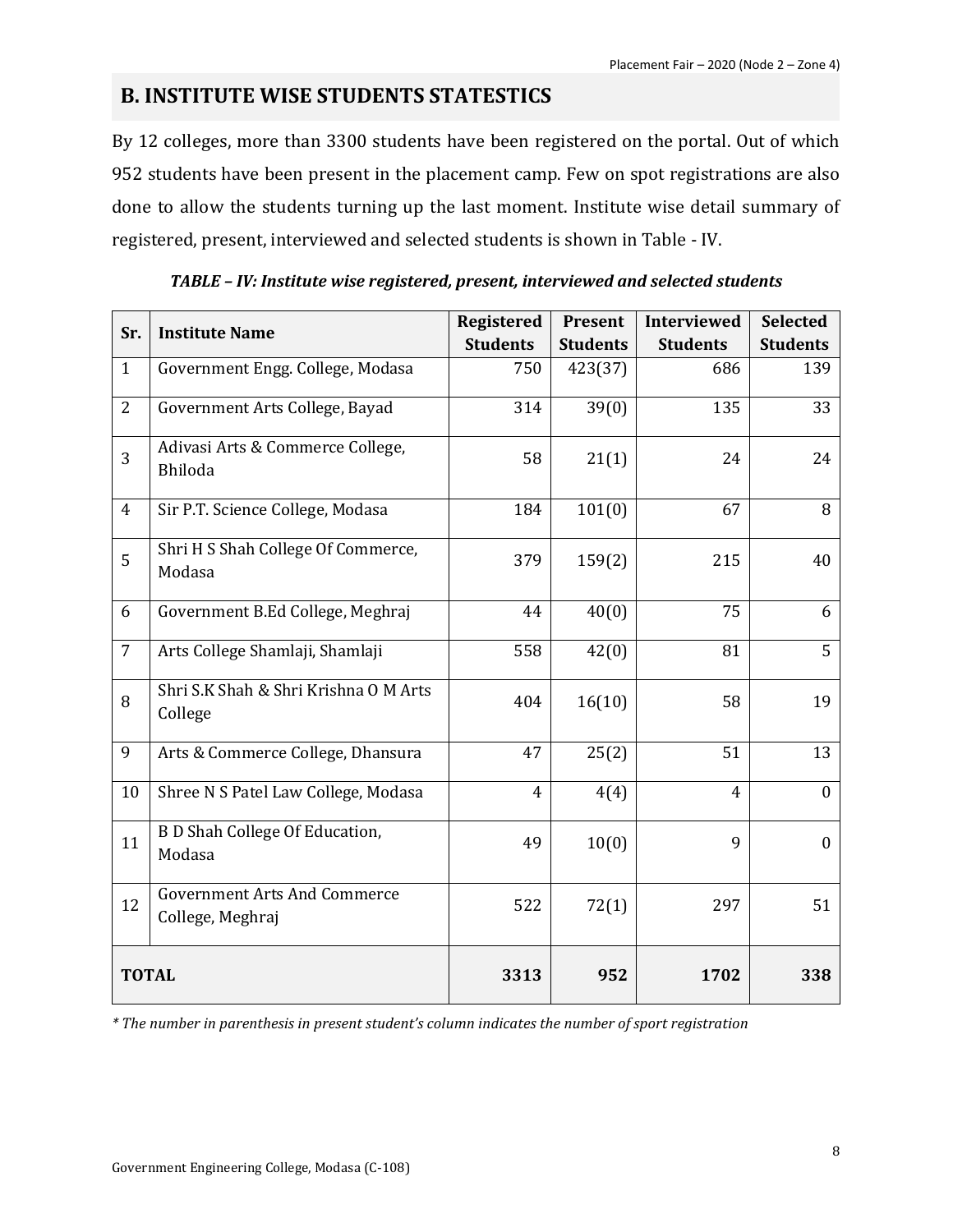#### **C. INDUSTRY FEEDBACK**

Feedbacks are very essential for any system. It gives real picture of the system in others perception. Critical inputs of the industry would definitely help us to improve next time. So as per the directives of GoG, we have collected and uploaded feedbacks of each present industry on the portal.

Industry wise feedback summary is depicted in the Table - V along with the industry representative name and the location of industry.

| Sr.            | <b>Industry Id</b> | <b>Industry Name</b>                                           | <b>Person Name</b>        | Industry<br><b>Location</b> |
|----------------|--------------------|----------------------------------------------------------------|---------------------------|-----------------------------|
| $\mathbf{1}$   | Z2-N4-I179         | Gurukul Management Ltd.                                        | Amitkumar Singh           | Modasa                      |
| $\overline{2}$ | Z2-N4-I4151        | <b>Fincare Bank</b>                                            | Sube Philip               | Ahmedabad                   |
| 3              | Z2-N4-I2824        | <b>Rural Shores Business</b><br><b>Service Private Limited</b> | Gori Kiritbhai Bhavjibhai | Near bhiloda                |
| 4              | Z2-N4-I3837        | LIC Of India                                                   | jaydipkumar sadhu         | Modasa                      |
| 5              | Z2-N4-I5154        | Bajaj Allianz Life                                             | Ankit Mehta               | Ahmedabad                   |
| 6              | Z2-N4-I5152        | SBI Life Insurance Co.Ltd                                      | Mahesh Pandya             | Meghraj                     |
| 7              | Z2-N4-I4050        | Shital Bewriges Nr.Lic Office                                  | Jenil Chudgar             | Modasa                      |
| 8              | Z2-N4-I3844        | <b>IKMATE HR India Pvt Ltd</b><br>Ahmedabad                    | Hardik Panchal            | Ahmedabad                   |
| 9              | Z1-N2-I944         | Virtual Height It Services Pvt.<br>Ltd.                        | Kalpesh Darji             | Ahmedabad                   |
| 10             | Z2-N4-I5169        | Shree Hari Infotech                                            | Rohit Bhadani             | Modasa                      |
| 11             | Z2-N4-I2794        | <b>Vtech Makkers Private</b><br>Limited                        | Mansuri Amirsohil A       | Dhansura                    |
| 12             | Z2-N4-I4051        | Mankamana House Of<br>Interier                                 | Jenil Chudgar             | Modasa                      |
| 13             | Z2-N3-I5111        | Arcedges                                                       | Anjana Suthar             | Asal                        |
| 14             | Z2-N4-I4077        | <b>Nupur Dresses</b>                                           | Rushi manishkumar Thekdi  | Modasa                      |
| 15             | Z2-N4-I177         | Welspun Pvt.Ltd.                                               | Neerj Singh               | Anjar                       |
| 16             | Z2-N4-I497         | <b>J&amp;V Human Resourses</b><br>Services Pvt.Ltd.            | Vikas                     | Ahmedabad                   |
| 17             | Z2-N3-I5181        | Krios Fincorp Pvt Ltd.                                         | Akhil Pranami             | Modasa                      |

*TABLE – V: Feedback summary of present industries*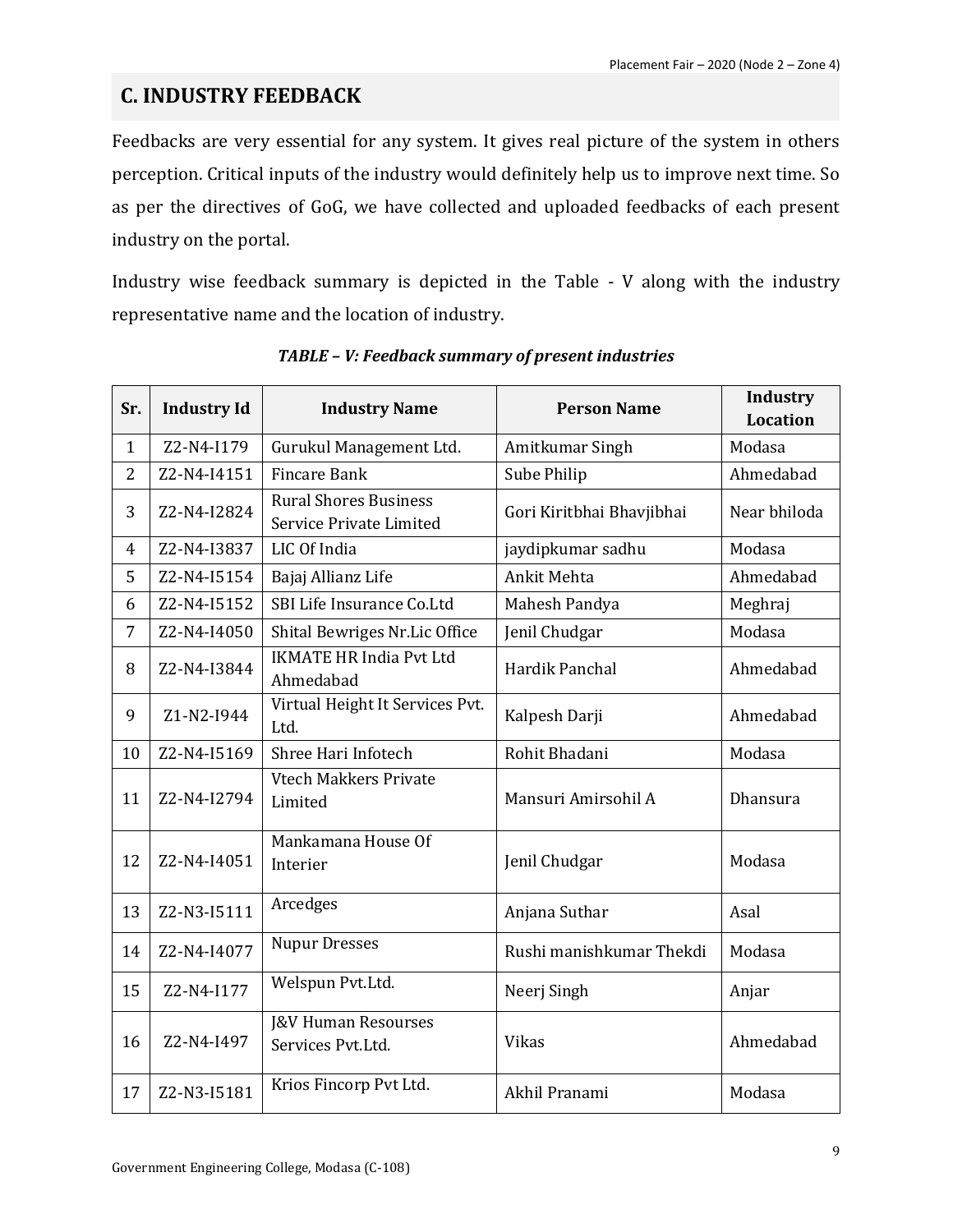| Sr. | <b>Industry Id</b> | <b>Industry Name</b>                  | <b>Person Name</b>      | <b>Industry</b><br><b>Location</b> |
|-----|--------------------|---------------------------------------|-------------------------|------------------------------------|
| 18  | Z2-N4-I3744        | Deep Infotech                         | soni hardikkumar n.     | Dhansura                           |
| 19  | Z2-N4-I4076        | <b>Red Cross Society</b>              | Anita R Shah            | Modasa                             |
| 20  | Z2-N4-I3746        | J P Veternity Medical                 | Patel Aditya Nileshbhai | Lunavada                           |
| 21  | Z2-N4-I3836        | Aims Hospital                         | Dr. Mihir Joshi         | Modasa                             |
| 22  | Z1-N1-I5112        | Kalp Construction                     | PRAGNESH S OJA          | Modasa                             |
| 23  | Z2-N4-I3754        | Shivshakti Agro                       | patel pramodbhai        | Modasa                             |
| 24  | Z2-N4-I2798        | N B Construction                      | Mr. Nikunj Bhavsar      | Ahmedabad                          |
| 25  | Z2-N4-I5003        | <b>Crest Coder</b>                    | Maulik dhanesha         | Ahmedabad                          |
| 26  | Z2-N4-I5006        | Pratibha Engineering<br>Services      | gaurang                 | vadodara                           |
| 27  | Z2-N4-I3833        | <b>IDEN</b> International School      | patel girishkumar       | Megharaj                           |
| 28  | Z1-N1-I5157        | Virtual Height It Services<br>Pvt.Ltd | Kaplesh Darji           | Ahmedabad                          |
| 29  | Z2-N4-I1422        | Shreeji Pin Industries                | J J Desai               | Modasa                             |
| 30  | Z2-N4-I1433        | <b>Repliast Industries</b>            | Jayantibhai J Desai     | Modasa                             |
| 31  | Z2-N4-I3820        | Subharambh Career<br>Academy          | Bharwad Mukeshbhai      | Meghraj                            |
| 32  | Z2-N4-I5114        | Royal Enfield                         | <b>Beptish Christin</b> | Modasa                             |
| 33  | Z2-N4-I1437        | Pal Industries                        | Jayantibhai j. Desai    | Modasa                             |
| 34  | Z2-N4-I5116        | Dhvarkesh Honda Modasa                | Sandip Tawar            | Modasa                             |
| 35  | Z2-N4-I4143        | The New Indian Assurenace<br>Co.Ltd   | anilkumar sagar         | Modasa                             |
| 36  | Z2-N4-I3826        | <b>Sunrise Computer Education</b>     | Bharwad Mukeshbhai      | Meghraj                            |
| 37  | Z2-N4-I1421        | The New Indian Assurenace<br>Co.Ltd   | Mayank Belwashi         | Bayad                              |
| 38  | Z2-N2-I3555        | <b>ICICI Bank</b>                     | Akshay Gupta            | Gandhidham                         |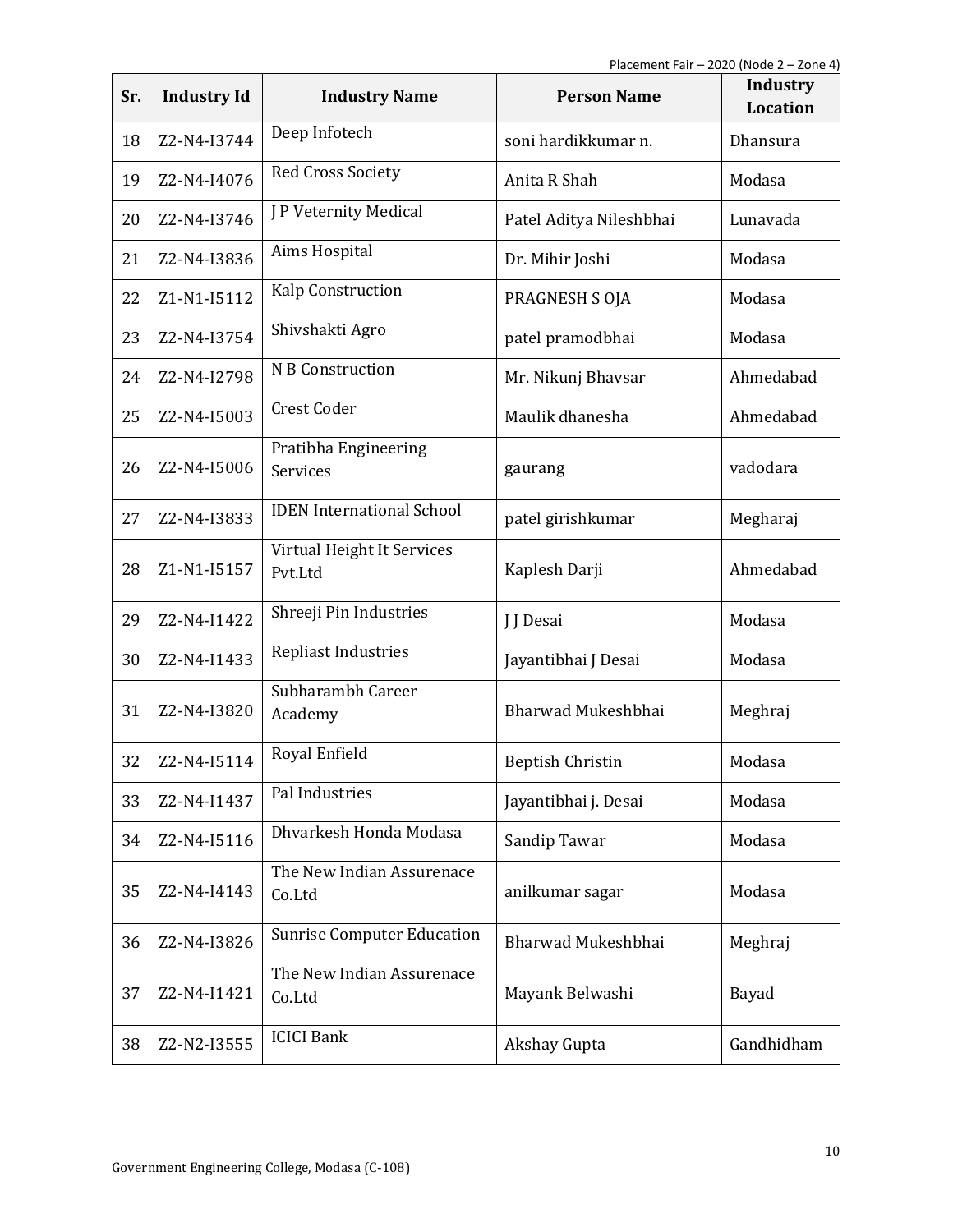| Sr. | <b>Industry Id</b> | <b>Industry Name</b>                             | <b>Person Name</b>               | Industry<br>Location |
|-----|--------------------|--------------------------------------------------|----------------------------------|----------------------|
| 39  | Z2-N4-I2800        | Translink Infrastructure<br>Consultant (Pvt) Ltd | Nisha Gupta                      | Ahmedabad            |
| 40  | Z1-N1-I5173        | Tridhya Tech Pvt.Ltd                             | PRIYA SONI                       | Modasa               |
| 41  | Z1-N1-I5117        | Shaligram Infotech                               | Ashis Mehta                      | Ahmedabad            |
| 42  | Z2-N4-I222         | Reliable First Adcon Pvt.Ltd                     | Chintan Patel                    | Ahmedabad            |
| 43  | Z1-N1-I5164        | <b>Eurosolar Energy Industries</b>               | DHARMENDRABHAI H<br><b>PATEL</b> | Modasa               |
| 44  | Z2-N4-I5230        | M A Ekroliya (Advocate)                          | M.A.Ekroliya                     | Ahmedabad            |

Feedback from various perspectives from industries is shown in Table - VI:



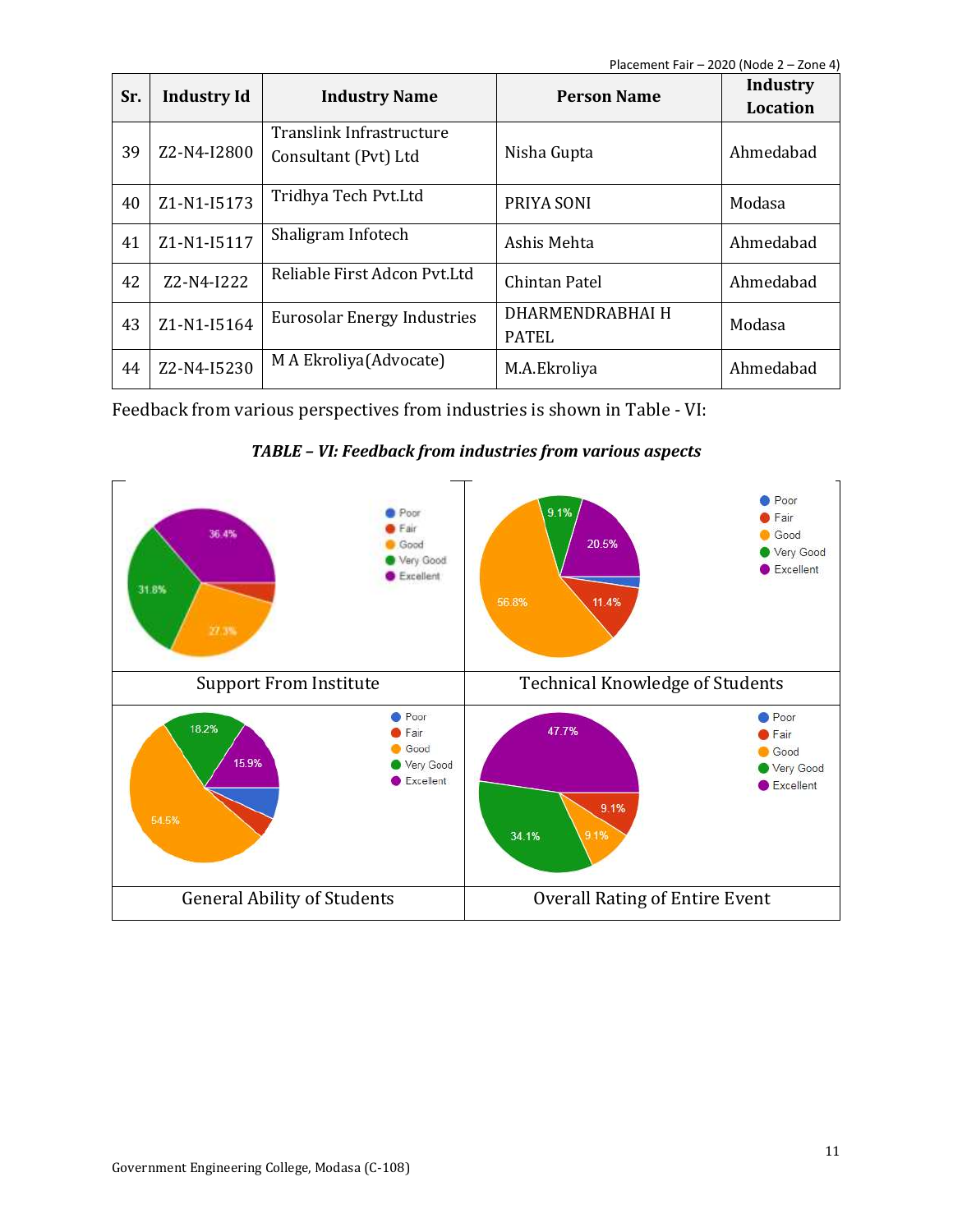#### **D. SALARY WISE STATESTICS**

The maximum, minimum and average salary offered by the industries are shown in following table. The salary is in lacs per annum (LPA) in INR.

| <b>Minimum Salary</b> | <b>Maximum Salary</b> | <b>Average Salary</b> |
|-----------------------|-----------------------|-----------------------|
| 0.54 LPA              | 3.60 LPA              | 1.57 LPA              |

#### **E. INDUSTRY SECTOR WISE STATESTICS**

Industries from different sectors took part in the placement camp. The highest share was from the service sector industries (28%) followed by IT sector (18%). Sector wise complete analysis of industries is shown in figure 1.



*Figure 1: Sector wise industry distribution*

Number of students interviewed and placed per sector is depicted in following figure 2: